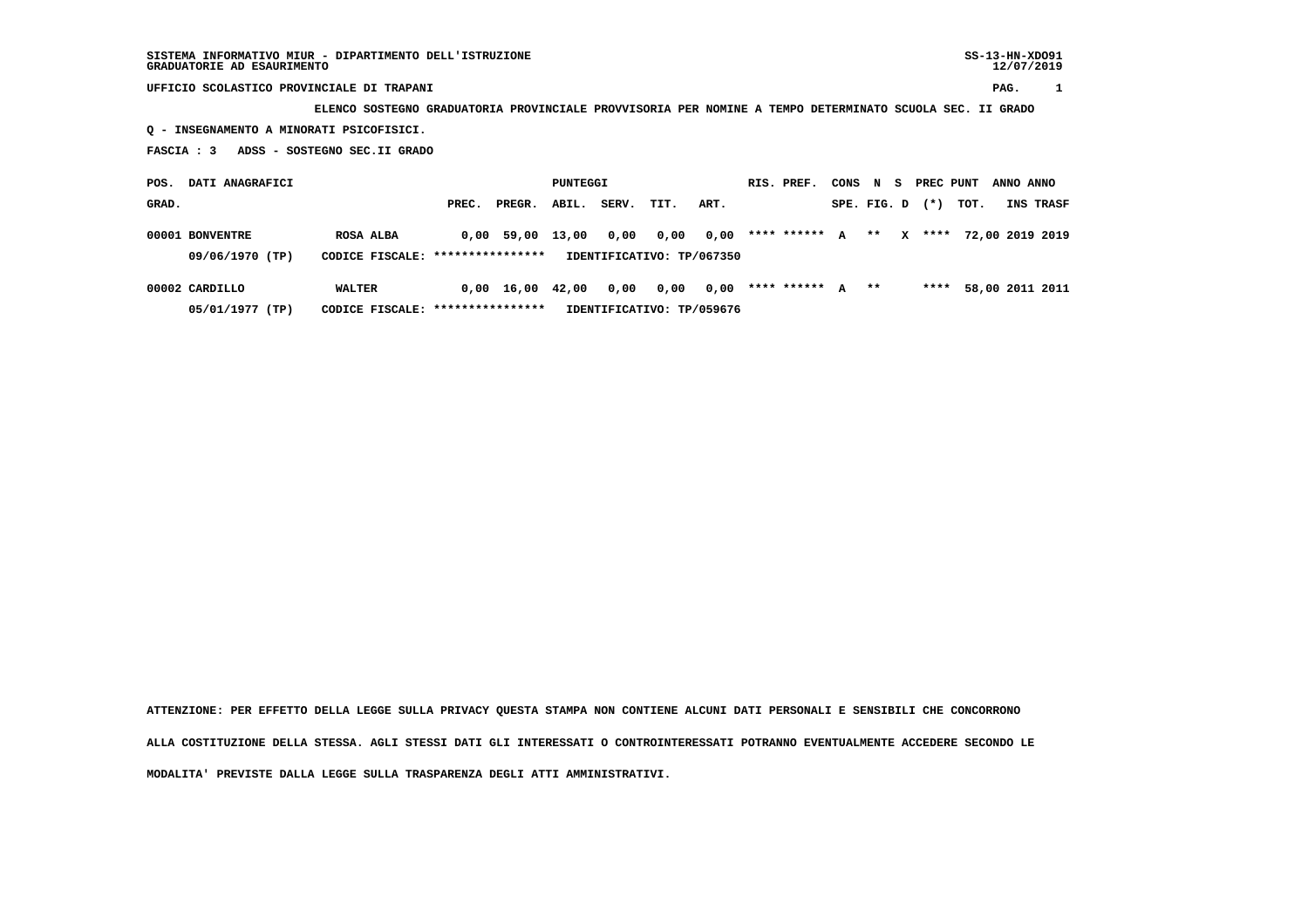**UFFICIO SCOLASTICO PROVINCIALE DI TRAPANI PAG. 1**

 **ELENCO SOSTEGNO GRADUATORIA PROVINCIALE PROVVISORIA PER NOMINE A TEMPO DETERMINATO SCUOLA SEC. II GRADO**

 **R - INSEGNAMENTO A MINORATI DELLA VISTA.**

 **FASCIA : 3 ADSS - SOSTEGNO SEC.II GRADO**

 **POS. DATI ANAGRAFICI CONSTANT PUNTEGGI RIS. PREF. CONS N S PREC PUNT ANNO ANNO GRAD. PREC. PREGR. ABIL. SERV. TIT. ART. SPE. FIG. D (\*) TOT. INS TRASF 00001 BONVENTRE ROSA ALBA 0,00 59,00 13,00 0,00 0,00 0,00 \*\*\*\* \*\*\*\*\*\* A \*\* X \*\*\*\* 72,00 2019 2019 09/06/1970 (TP) CODICE FISCALE: \*\*\*\*\*\*\*\*\*\*\*\*\*\*\*\* IDENTIFICATIVO: TP/067350 00002 CARDILLO WALTER 0,00 16,00 42,00 0,00 0,00 0,00 \*\*\*\* \*\*\*\*\*\* A \*\* \*\*\*\* 58,00 2011 2011**

 **05/01/1977 (TP) CODICE FISCALE: \*\*\*\*\*\*\*\*\*\*\*\*\*\*\*\* IDENTIFICATIVO: TP/059676**

 **ATTENZIONE: PER EFFETTO DELLA LEGGE SULLA PRIVACY QUESTA STAMPA NON CONTIENE ALCUNI DATI PERSONALI E SENSIBILI CHE CONCORRONO ALLA COSTITUZIONE DELLA STESSA. AGLI STESSI DATI GLI INTERESSATI O CONTROINTERESSATI POTRANNO EVENTUALMENTE ACCEDERE SECONDO LE MODALITA' PREVISTE DALLA LEGGE SULLA TRASPARENZA DEGLI ATTI AMMINISTRATIVI.**